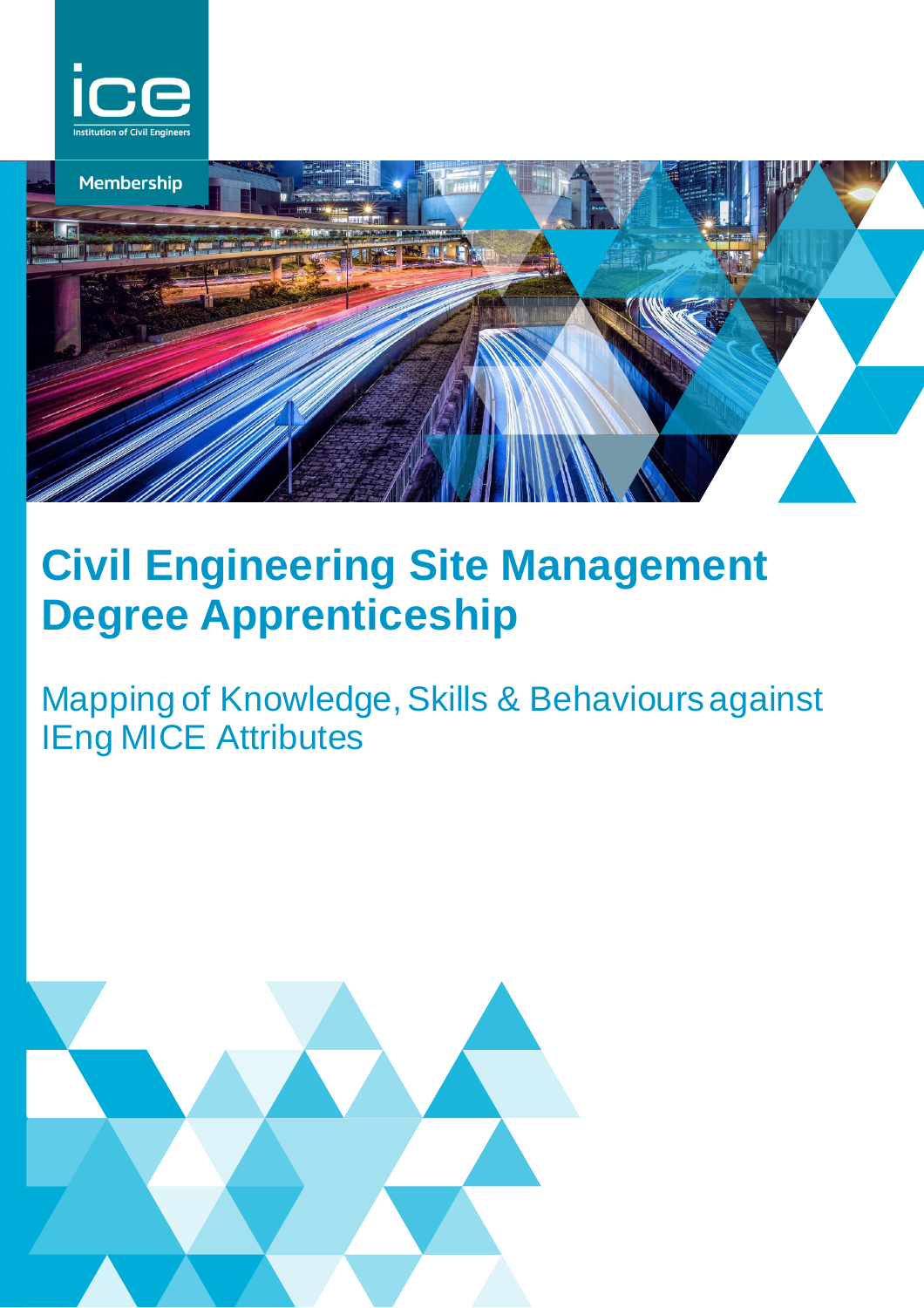## **Contents**

Institution of Civil Engineers is a Registered Charity in England & Wales (no 210252) and Scotland (SC038629)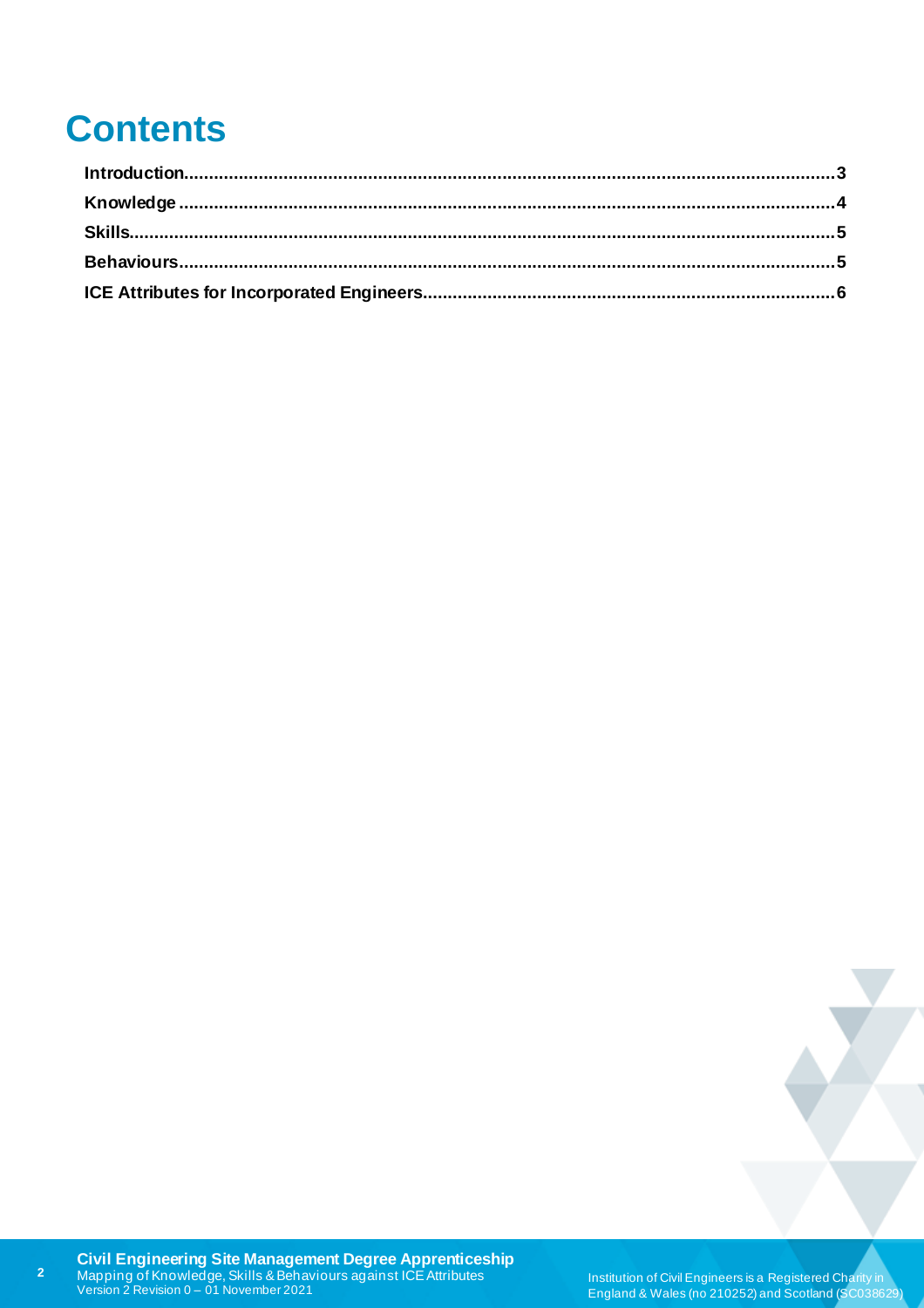#### <span id="page-2-0"></span>**Introduction**

This guide provides an explanation of the relationship between the KSB outlined in the Apprenticeship Standard for the Civil Engineering Non-integrated Degree Apprenticeship and the IEng MICE attributes and any differences.

As a Civil Engineer Site Management Degree Apprentice, you will need to demonstrate throughout your apprenticeship programme how your practical experience is providing you with evidence to show that you have gained the appropriate Knowledge, Skills and Behaviours (KSB) outlined in the apprenticeship standard and the associated assessment criteria.

Each Apprenticeship Standard has a unique set of KSB that must be achieved and ICE has ensured that these professional standards are comparable with our professional development requirements.

The Apprenticeship Standards reference the terms Knowledge, Skills and Behaviours that an apprentice must gain and be able to demonstrate achievement of, to allow an application for an End Point Assessment (EPA) which is to be made at the end of the apprenticeship programme.

ICE documentation uses different terms. Evidence of an apprentice's Initial Professional Development (IPD), the practical experience gained in parallel to an apprentice's academic studies, should be recorded against the seven Attributes.

Apprentices wishing to become a Member of ICE, and register as an Incorporated Engineer, can use this guide to assist in recording the work-based aspects of their apprenticeship against the seven Attributes.

Training Providers can use this guide to help them understand how the apprentice's work can be mapped against the KSB outlined in the apprenticeship standard and associated assessment criteria.

Each apprenticeship standard and assessment plan is unique and can be found on the Institute for Apprenticeships and Technical Education'[s website](https://www.instituteforapprenticeships.org/apprenticeship-standards/).

Full details of the End Point Assessment can be found in the [Civil Engineer Site Management EPA](https://www.ice.org.uk/my-ice/membership-documents/site-manager-degree-apprenticeship-end-point-asses)  [guidance](https://www.ice.org.uk/my-ice/membership-documents/site-manager-degree-apprenticeship-end-point-asses) which also includes the application form.

Our Membership Support Team (MST) can give you advice and guidance on all aspects of the End Point Assessment, please email [membershipsupport@ice.org.uk](mailto:membershipsupport@ice.org.uk) or call +44 (0)121 227 5948 for help.

**3**

Institution of Civil Engineers is a Registered Charity in England & Wales (no 210252) and Scotland (SC038629)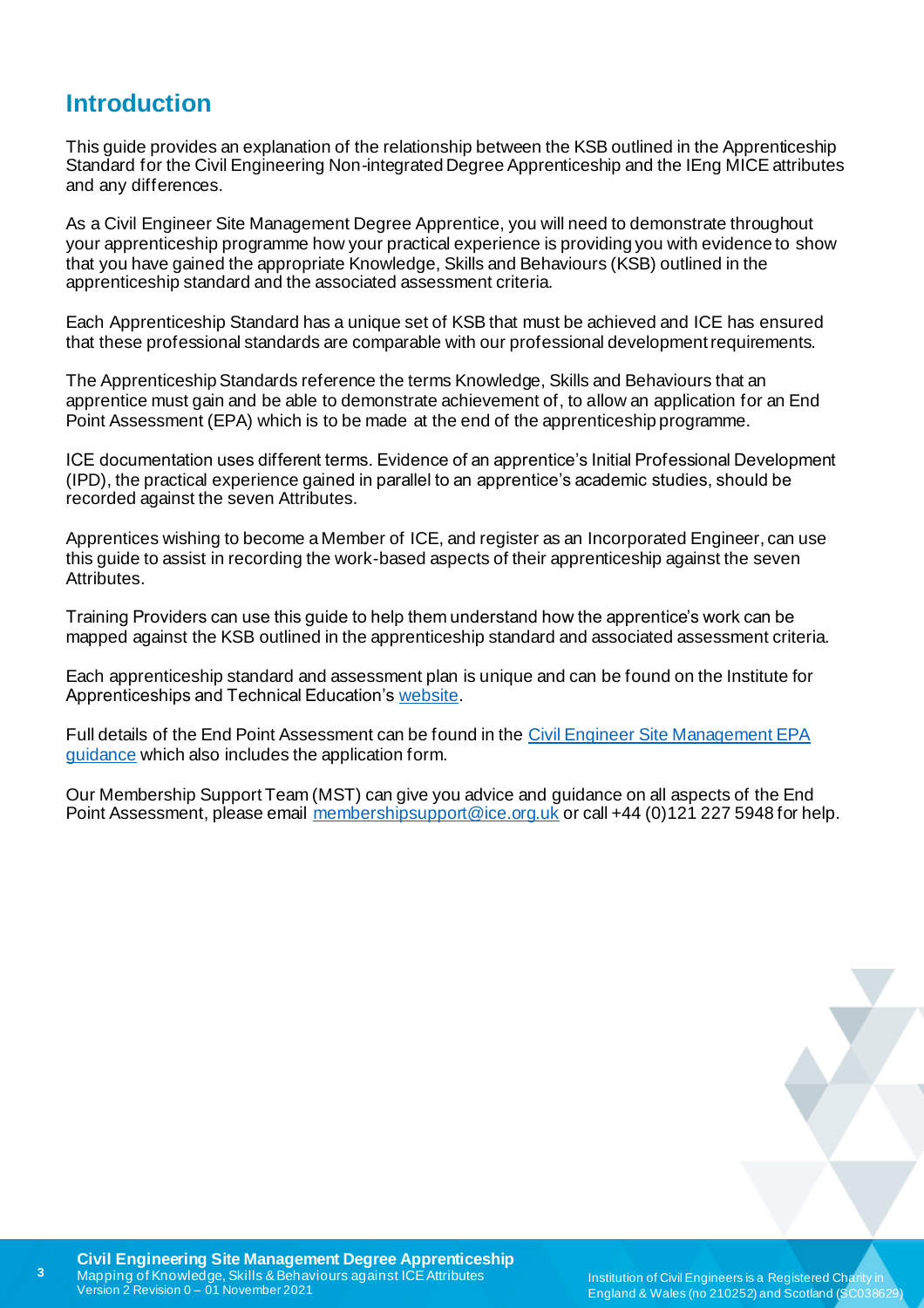## <span id="page-3-0"></span>**Civil Engineer Site Management Degree Apprenticeship**

### **Knowledge**

|                 | <b>Core knowledge to be assessed</b>                                                                                                                                                                        | <b>ICE</b><br><b>Attributes</b> |
|-----------------|-------------------------------------------------------------------------------------------------------------------------------------------------------------------------------------------------------------|---------------------------------|
| K <sub>1</sub>  | <b>Civil Engineering Knowledge</b><br>Understand engineering principles, codes and standards including but not limited<br>to: transportation, buildings, infrastructure, utilities and structures.          | 1a                              |
| <b>K2</b>       | <b>Civil Engineering Solutions</b><br>Understand the client's needs and the practicality of using certain engineering<br>solutions to meet those needs, taking into account constraints and opportunities.  | 1 <sub>d</sub>                  |
| K <sub>3</sub>  | <b>Civil Engineering Techniques</b><br>Understand design principles, building surveys, costing, risk analysis,<br>sustainability, Health and Safety, buildability, contract law.                            | 1 <sub>c</sub>                  |
| K4              | <b>Project Management</b><br>Understands the project management cycle including the planning, budgeting,<br>project funding and payment processes so as to lead to effective project delivery.              | 2a, 3a                          |
| K <sub>5</sub>  | <b>People and Resources</b><br>Understand principles of team working, staff co-ordination, supply chain<br>management, performance management and the development of people.                                | 2c, 2d                          |
| K <sub>6</sub>  | <b>Quality Management</b><br>Understand the importance of maintaining quality standards, using records,<br>systems, tools and techniques for quality improvement.                                           | 1b, 4d                          |
| K7              | <b>Commercial and Legal Awareness</b><br>Understand budgets, costs, various forms of contract, procurement and record<br>keeping and their impact on project success, profitability and meeting the budget. | 3 <sub>b</sub>                  |
| K <sub>8</sub>  | <b>Communication</b><br>Understand different forms of communication (written, verbal, electronic) and<br>evaluate the best solution for different circumstances.                                            | 6a, 6b                          |
| K9              | <b>Working with Others</b><br>Be aware of the importance of good working relationships, the needs of others<br>and equality and diversity in the workplace.                                                 | 6c, 6d                          |
| K <sub>10</sub> | <b>Safe Systems of Work</b><br>Understand obligations for Health, Safety and Welfare issues on site, how to<br>identify potential hazards and manage the risks.                                             | 4a                              |
| K11             | <b>Sustainability</b><br>Understand the environmental impact of civil engineering activities and how to<br>minimise negative impacts during all stages of the project.                                      | 5a                              |

**4**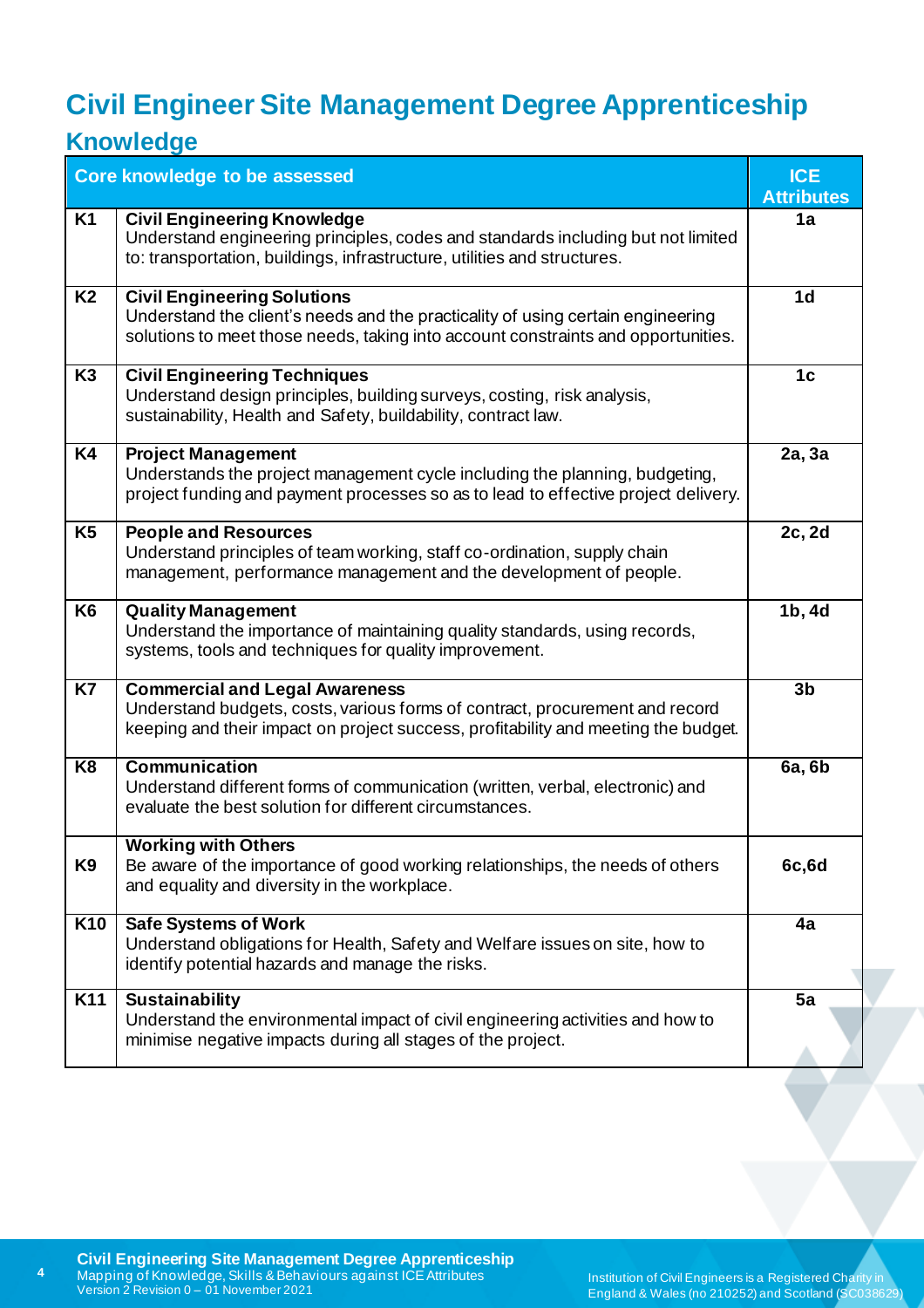#### <span id="page-4-0"></span>**Skills**

|                          | <b>Core skills to be assessed</b>                                                                                                                                                                                                                                                                                                                           | <b>ICE</b><br><b>Attributes</b> |
|--------------------------|-------------------------------------------------------------------------------------------------------------------------------------------------------------------------------------------------------------------------------------------------------------------------------------------------------------------------------------------------------------|---------------------------------|
| S <sub>1</sub>           | <b>Civil Engineering Knowledge and Understanding</b><br>To develop and apply practical engineering solutions using established and<br>emerging technologies such as, but not limited to, new materials or off-site<br>manufacture.                                                                                                                          | 1a, 1b                          |
| S <sub>2</sub>           | <b>Civil Engineering Application</b><br>Be able to identify, review and select techniques, procedures and methods to<br>undertake engineering tasks. Be able to contribute to the design, development<br>and implementation of engineering solutions and evaluate their effectiveness.                                                                      | 1c, 1d                          |
| $\overline{\text{S3}}$   | <b>Management and Leadership</b><br>Be able to plan for effective project management, plan and organise resources,<br>tasks and people. Be able to manage teams and staff to meet project<br>requirements and be able to manage quality processes.                                                                                                          | 2a, 2b, 2c,<br>2d, 2e           |
| S <sub>4</sub>           | <b>Commercial Ability</b><br>Be able to prepare and control budgets and apply statutory and commercial<br>frameworks to ensure profitability and adherence to budget.                                                                                                                                                                                       | 3a, 3b                          |
| S <sub>5</sub>           | <b>Health, Safety and Welfare</b><br>Be able to identify and manage risks of health, safety and welfare in line with<br>legislation, hazards and safe systems of work.                                                                                                                                                                                      | 4a, 4b, 4c                      |
| S <sub>6</sub>           | <b>Sustainable Development</b><br>Be able to manage engineering activities in a way that contributes to sustainable<br>development and implements best practice.                                                                                                                                                                                            | 5a, 5b                          |
| $\overline{\mathsf{S7}}$ | <b>Interpersonal Skills and Communication</b><br>Be able to communicate well with others at all levels and discuss plans and<br>issues. Demonstrate personal and social skills and an ability to deal with<br>colleagues and stakeholders in a way that enhances equality and diversity. Be<br>able to proactively transfer information to teams and staff. | 6a, 6b, 6c,<br>6d               |

### <span id="page-4-1"></span>**Behaviours**

<span id="page-4-2"></span>

|                 | <b>Behaviours</b>                                                                                                                                                                                       | <b>ICE</b><br><b>Attributes</b> |
|-----------------|---------------------------------------------------------------------------------------------------------------------------------------------------------------------------------------------------------|---------------------------------|
| <b>B1</b>       | <b>Take Responsibility</b>                                                                                                                                                                              |                                 |
|                 | Be responsible for your own work and that of others.                                                                                                                                                    |                                 |
| <b>B2</b>       | Independent Judgement and Responsibility                                                                                                                                                                | 1e, 7d                          |
|                 | Exercise independent engineering judgement, take responsibility for actions and<br>decisions and operate within the constraints of own skills and knowledge.                                            |                                 |
|                 |                                                                                                                                                                                                         |                                 |
| $\overline{B3}$ | <b>Complying with Codes of Conduct</b>                                                                                                                                                                  | 7a, 7b                          |
|                 | Be able to operate within the Institution of Civil Engineers Code of Conduct and                                                                                                                        |                                 |
|                 | implement work activities within the context of industry issues. Promote ethical                                                                                                                        |                                 |
|                 | behaviour in others and promote the construction industry.                                                                                                                                              |                                 |
| <b>B4</b>       | <b>Maintaining Continuing Professional Development</b><br>Identify own development needs and take appropriate action to meet those<br>needs. Use own knowledge and expertise for the benefit of others. | 7c                              |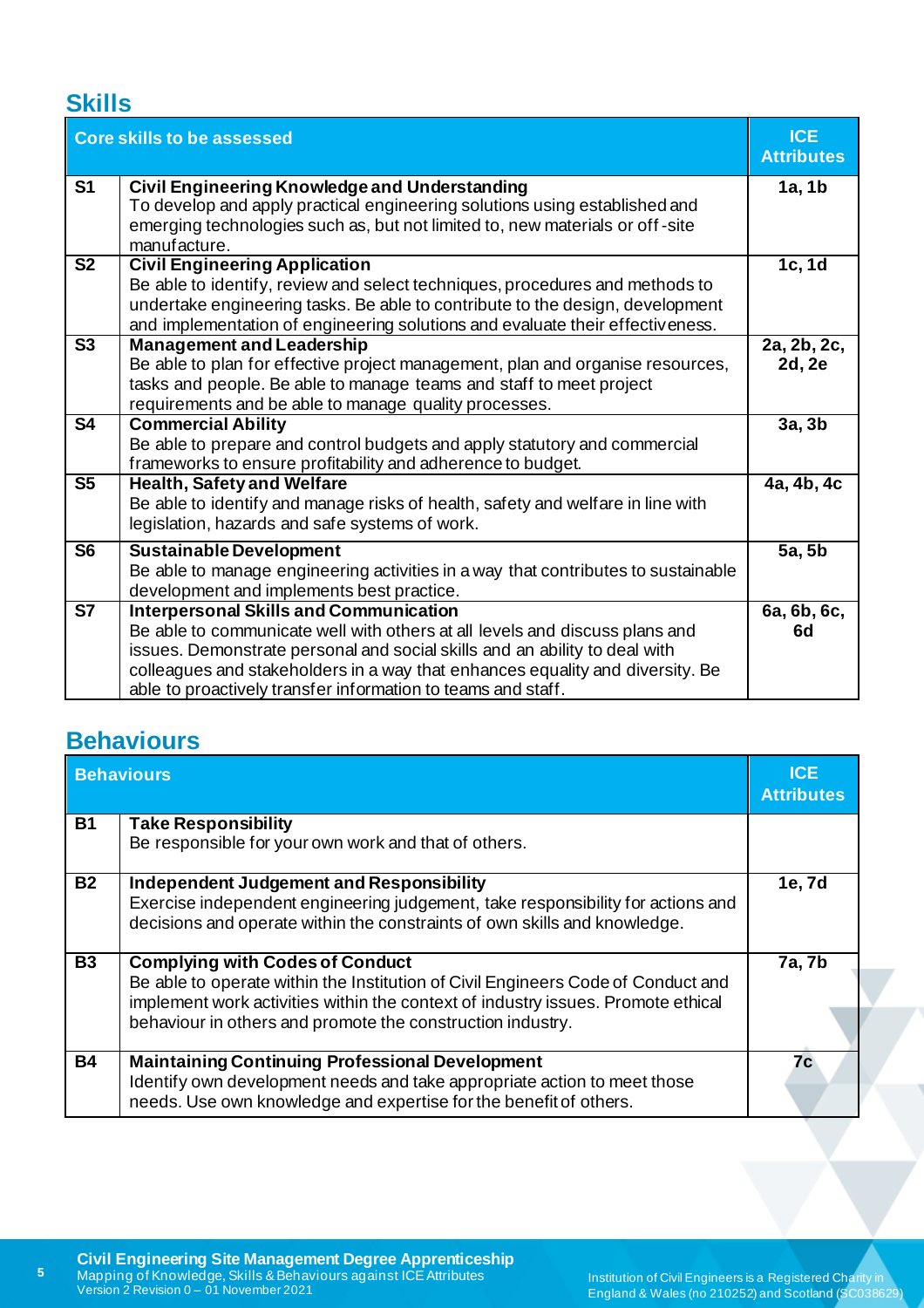### **ICE Attributes for Incorporated Engineers**

| <b>Attribute</b>                                                                | <b>Sub attributes</b>                                                                                                                                                                                                                                                                                                                                                                                     | <b>Knowledge</b> | <b>Skill</b> | <b>Behaviour</b> |
|---------------------------------------------------------------------------------|-----------------------------------------------------------------------------------------------------------------------------------------------------------------------------------------------------------------------------------------------------------------------------------------------------------------------------------------------------------------------------------------------------------|------------------|--------------|------------------|
| 1 Understanding<br>and Practical<br><b>Application of</b><br><b>Engineering</b> | Maintain and extend knowledge of<br>a)<br>engineering theory and practice,<br>and how technology assists its<br>application<br>Solve engineering problems using<br>b)<br>a sound theoretical approach,<br>based on evidence, and contribute<br>to continuous improvement<br>Identify, review, and select<br>$\mathsf{C}$<br>techniques, procedures and<br>methods to undertake engineering<br>tasks       | 1, 2, 3, 6       | 1, 2         | $\mathbf{2}$     |
|                                                                                 | Contribute to the design and<br>d)<br>development of engineering<br>solutions, implement those<br>solutions, and evaluate their<br>effectiveness in the context of the<br>whole project life cycle<br>Exercise sound independent<br>e)<br>engineering judgement                                                                                                                                           |                  |              |                  |
| 2 Management<br>and Leadership                                                  | Plan the work and resources<br>a)<br>needed to enable effective<br>implementation of engineering<br>tasks and projects<br>Manage the planning and<br>b)<br>organisation of tasks and<br>resources<br>Manage teams or technical<br>C)<br>specialisms<br>Assist others to meet changing<br>d)<br>technical and managerial needs<br>Manage quality processes and<br>e)<br>contribute to quality improvements | 4, 5             | 3            |                  |
| 3 Commercial<br><b>Ability</b>                                                  | Manage, prepare and control<br>a)<br>costs/budgets of engineering tasks<br>or projects<br>Use sound knowledge of statutory<br>b)<br>and commercial frameworks within<br>their own area of responsibility<br>and have an appreciation of other<br>commercial arrangements                                                                                                                                  | 4, 7             | 4            |                  |

**6**

Institution of Civil Engineers is a Registered Charity in England & Wales (no 210252) and Scotland (SC038629)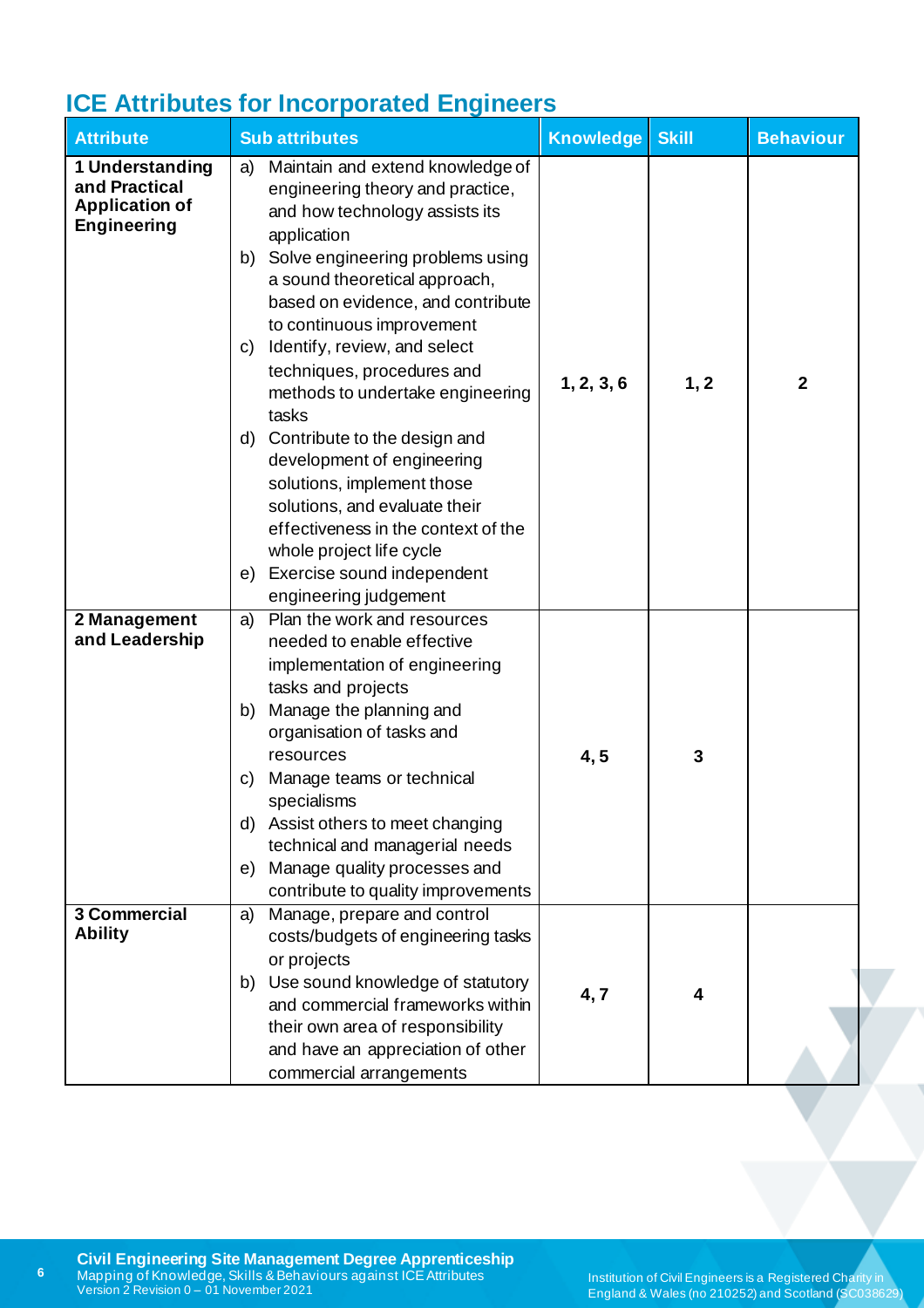| 4 Health, Safety<br>and Welfare                       | Demonstrate a sound knowledge<br>a)<br>of legislation, hazards and safe<br>systems of work<br>Manage risks<br>b)<br>Manage health, safety and welfare<br>C)<br>within their own area of<br>responsibility<br>Contribute to improvements in<br>d)<br>health, safety and welfare                                                                                                                                                                                                         | 5<br>6, 10            |         |
|-------------------------------------------------------|----------------------------------------------------------------------------------------------------------------------------------------------------------------------------------------------------------------------------------------------------------------------------------------------------------------------------------------------------------------------------------------------------------------------------------------------------------------------------------------|-----------------------|---------|
| 5 Sustainable<br><b>Development</b>                   | Understand the principles of<br>a)<br>sustainable development and<br>apply them in work<br>Manage engineering activities that<br>b)<br>contribute to sustainable<br>development and the United<br>Nations Sustainable Development<br>Goals (UNSDGs)                                                                                                                                                                                                                                    | 11<br>6               |         |
| 6 Interpersonal<br><b>Skills and</b><br>Communication | Communicate well with others at<br>a)<br>all levels including effective use of<br>English <sup>1</sup> orally and in writing <sup>2</sup><br>Discuss ideas and plans<br>b)<br>competently and with confidence<br>Demonstrate effective personal<br>C)<br>and social skills<br>Demonstrate awareness of<br>d)<br>diversity and inclusion                                                                                                                                                | 8,9<br>$\overline{7}$ |         |
| <b>7 Professional</b><br><b>Commitment</b>            | Understand and comply with the<br>a)<br><b>ICE Code of Conduct</b><br>Understand the ethical issues that<br>b)<br>may arise in their role and<br>exercise responsibilities in an<br>ethical manner<br>Plan, carry out and record<br>C)<br><b>Continuing Professional</b><br>Development necessary to<br>maintain and enhance<br>competence in their own area of<br>practice<br>Identify the limits of their personal<br>d)<br>knowledge and skills<br>Engage with ICE activities<br>e) |                       | 2, 3, 4 |

<sup>&</sup>lt;sup>1</sup> All assessments and reviews for Engineering Council registration will be conducted in English, subject to the provisions of the Welsh Language Act 1993.<br><sup>2</sup> This will be demonstrated by your submitted report and completion of a written communications testas part of the Professional Review.